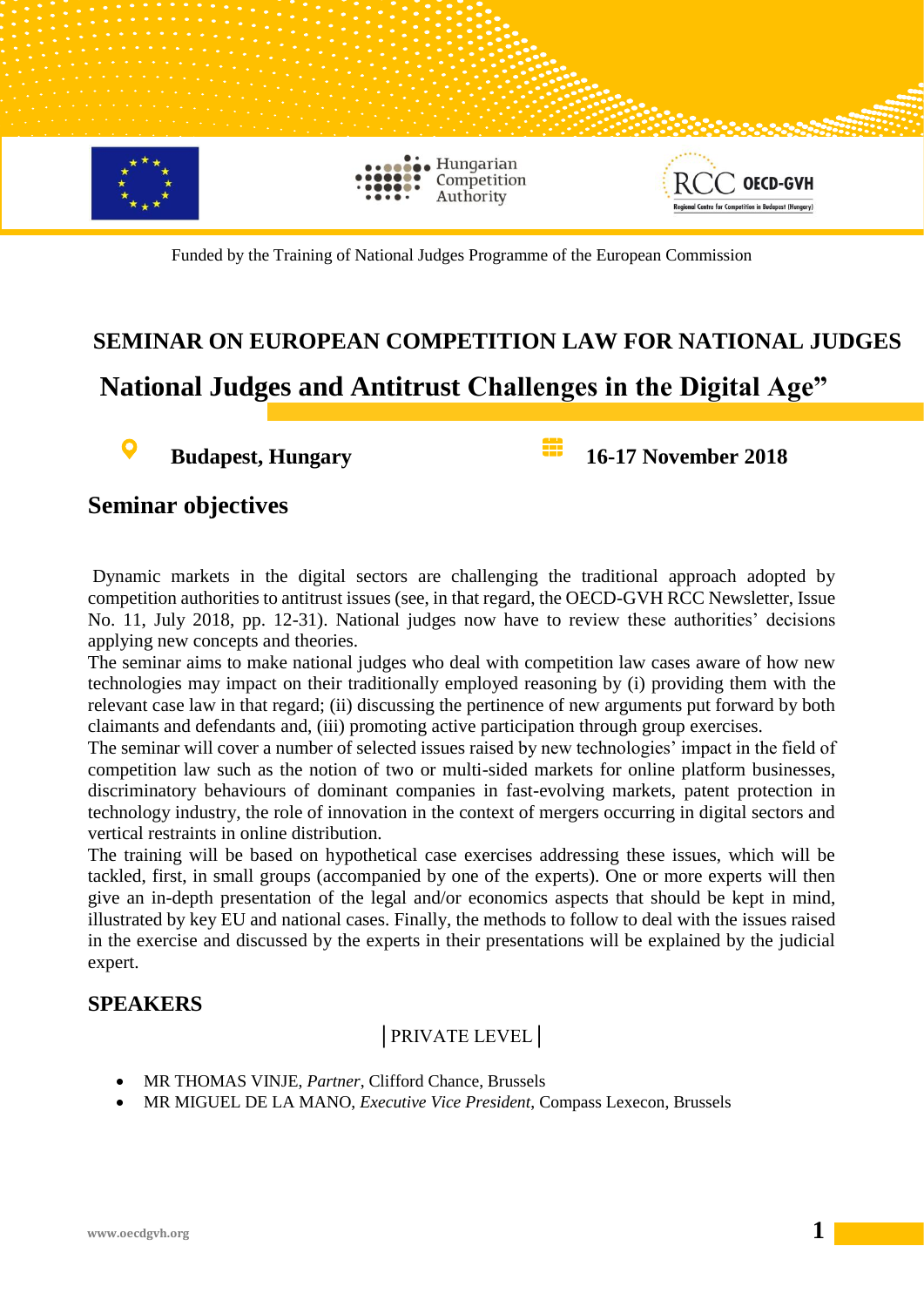## │PUBLIC LEVEL│

- MS CRISTINA CAMACHO, *Head of President's Cabinet*, Autoridade da Concorrência, Lisbon
- MR ANDRÁS TÓTH, *Vice-President*, President of the Competition Council, GVH, Budapest
- MR VIVIEN TERRIEN, *Référendaire*, General Court of the European Union, Luxembourg

## │INTERGOVERNMENTAL LEVEL│

- MS SABINE ZIGELSKI, *Senior Competition Expert*, OECD, Paris
- MR PEDRO CARO DE SOUSA, *Competition Expert*, OECD, Paris

## **Agenda**

|             | <b>Friday, 16 November 2018</b>                                                                                                                                                                                                                                                                                                                                                                                                                                    |
|-------------|--------------------------------------------------------------------------------------------------------------------------------------------------------------------------------------------------------------------------------------------------------------------------------------------------------------------------------------------------------------------------------------------------------------------------------------------------------------------|
| 09.15-09.30 | WELCOME AND OPENING REMARKS BY VIVIEN TERRIEN (CJEU)                                                                                                                                                                                                                                                                                                                                                                                                               |
| 09.30-10.00 | <b>GROUP PHOTO AND INTRODUCTION</b>                                                                                                                                                                                                                                                                                                                                                                                                                                |
| 10.00-10.50 | INTRODUCTION (1/2): DYNAMIC MARKETS & COMPETITION LAW - NEW CHALLENGES?                                                                                                                                                                                                                                                                                                                                                                                            |
|             | THE CHALLENGES RAISED BY DYNAMIC MARKETS FOR THE NCA<br>Cristina Camacho (Autoridade de Concorrência, Lisbon)<br>DYNAMIC MARKETS AND DYNAMIC ENFORCEMENT<br>András Tóth (GVH, Budapest)<br>DIGITAL ECONOMY, INNOVATION AND COMPETITION<br>Pedro Caro de Sousa (OECD, Paris)<br><b>DISRUPTIVE INNOVATIONS</b><br>Sabine Zigelski (OECD, Paris)<br>THE CHALLENGES RAISED BY DYNAMIC MARKETS FOR THE EU JUDGE<br>Vivien Terrien (General Court of the EU, Luxembourg) |
| 10.50-11.05 | <b>COFFEE BREAK</b>                                                                                                                                                                                                                                                                                                                                                                                                                                                |
| THEME#1     | <b>DYNAMIC MARKETS &amp; MARKET POWER</b>                                                                                                                                                                                                                                                                                                                                                                                                                          |
| 11.05-12.00 | <b>HYPOTHETICAL CASE EXERCISE #1 - WORKING GROUPS</b>                                                                                                                                                                                                                                                                                                                                                                                                              |
| 12.00-12.10 | <b>REPORTS FROM THE GROUPS' REPRESENTATIVES</b>                                                                                                                                                                                                                                                                                                                                                                                                                    |
| 12.10-12.20 | WRAP-UP HYPO BY MR MIGUEL DE LA MANO<br>(Compass Lexecon, Brussels)                                                                                                                                                                                                                                                                                                                                                                                                |
| 12.20-12.30 | <b>Q&amp;A</b> and Experience Sharing Session                                                                                                                                                                                                                                                                                                                                                                                                                      |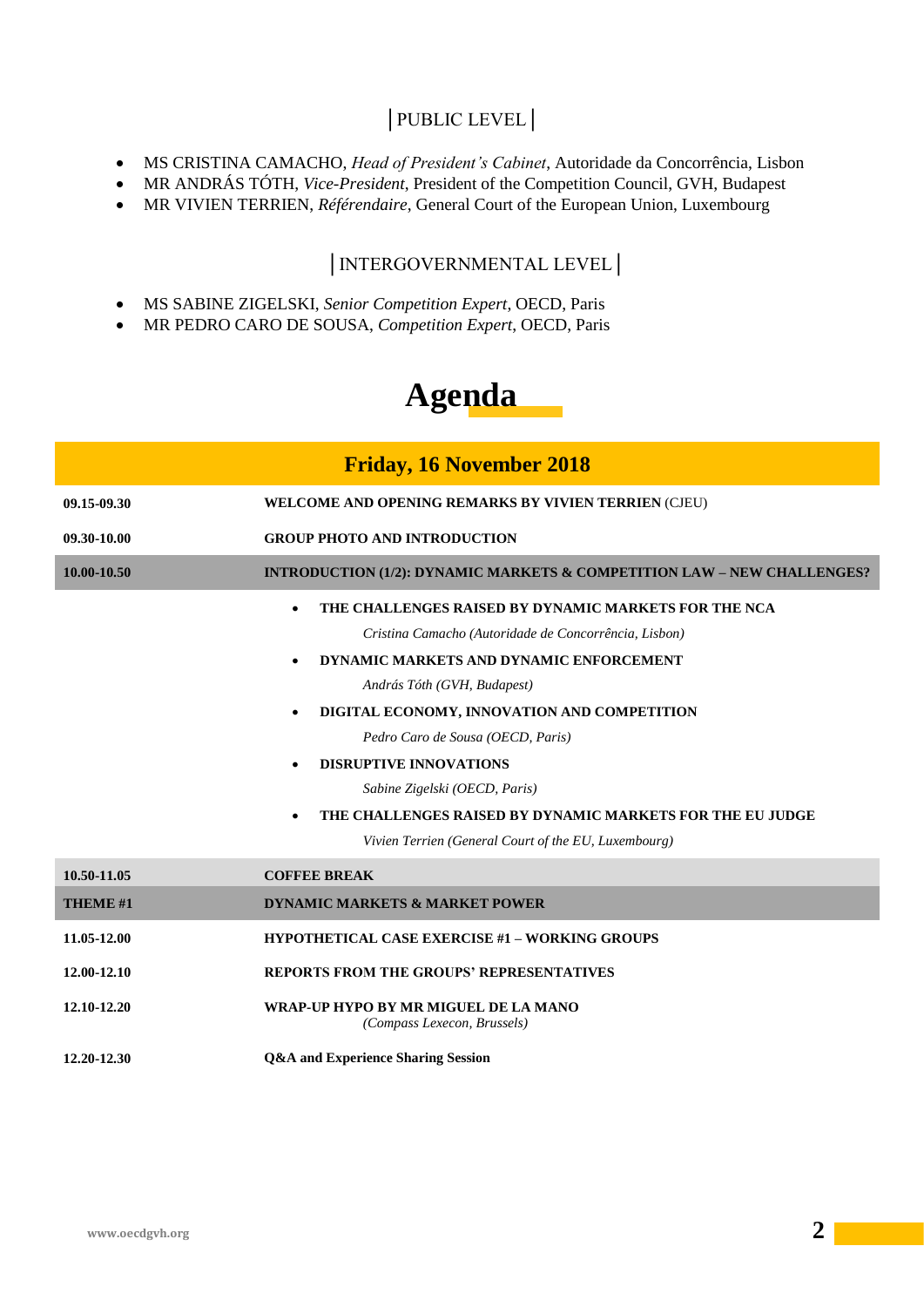| INTRODUCTION (2/2): DYNAMIC MARKETS & COMPETITION LAW - NEW CHALLENGES? |                                                                                                  |  |
|-------------------------------------------------------------------------|--------------------------------------------------------------------------------------------------|--|
| 12.30-12.40                                                             | THE CHALLENGES RAISED BY DYNAMIC MARKETS FOR THE ECONOMIST                                       |  |
|                                                                         | Miguel de la Mano (Compass Lexecon, Brussels)                                                    |  |
| 12.40-12.50                                                             | THE CHALLENGES RAISED BY DYNAMIC MARKETS FOR THE LAWYER                                          |  |
|                                                                         | Thomas Vinje (Clifford Chance, Brussels)                                                         |  |
| 12.50-14.20                                                             | <b>LUNCH</b>                                                                                     |  |
|                                                                         |                                                                                                  |  |
| THEME #2                                                                | <b>DYNAMIC MARKETS &amp; ABUSE OF DOMINANT POSITION</b>                                          |  |
|                                                                         |                                                                                                  |  |
|                                                                         | <b>ISSUE #2.1 - REBATES &amp; PREDATORY PRACTICES</b>                                            |  |
| 14.20-14.55                                                             | <b>INTERACTIVE CASE STUDY -</b>                                                                  |  |
|                                                                         | Miguel De La Mano(Compass Lexecon, Brussels)                                                     |  |
| 14.55-15.10                                                             | "THE MEO CASE AND PRICE DISCRIMINATION"<br>Cristina Camacho (Autoridade da Concorrência, Lisbon) |  |
|                                                                         |                                                                                                  |  |
| 15.10-15.20                                                             | "ANTICOMPETITIVE PRICING PRACTICES AND THE DIGITAL ECONOMY"<br>Pedro Caro de Sousa (OECD, Paris) |  |
| 15.20-15.30                                                             | <b>COMMENTS</b>                                                                                  |  |
|                                                                         | Thomas Vinje (Clifford Chance, Brussels)                                                         |  |

- **15.30-15.45 Q&A and Experience Sharing Session**
- **15.45-16.00 COFFEE BREAK**

#### **ISSUE #2.2 – INTELLECTUAL PROPERTY ISSUES**

| 16.00-16.50 | <b>HYPOTHETICAL CASE EXERCISE #2 – WORKING GROUPS</b>                   |
|-------------|-------------------------------------------------------------------------|
| 16.50-17.00 | <b>REPORTS FROM THE GROUPS' REPRESENTATIVES</b>                         |
| 17.00-17.10 | WRAP-UP HYPO<br>Pedro Caro de Sousa (OECD, Paris)                       |
| 17.10-17.20 | "IP AND COMPETITION"<br>Pedro Caro de Sousa (OECD, Paris)               |
| 17.20-17.30 | "SEP AND FRAND ISSUES"<br>Miguel de la Mano (Compass Lexecon, Brussels) |
| 17.30-17.40 | <b>COMMENTS</b><br>Thomas Vinje (Clifford Chance, Brussels)             |
| 17.40-17.50 | <b>Q&amp;A</b> and Experience Sharing Session                           |
| 18.30       | WELCOME DINNER (MEETING AT THE HOTEL RECEPTION)                         |